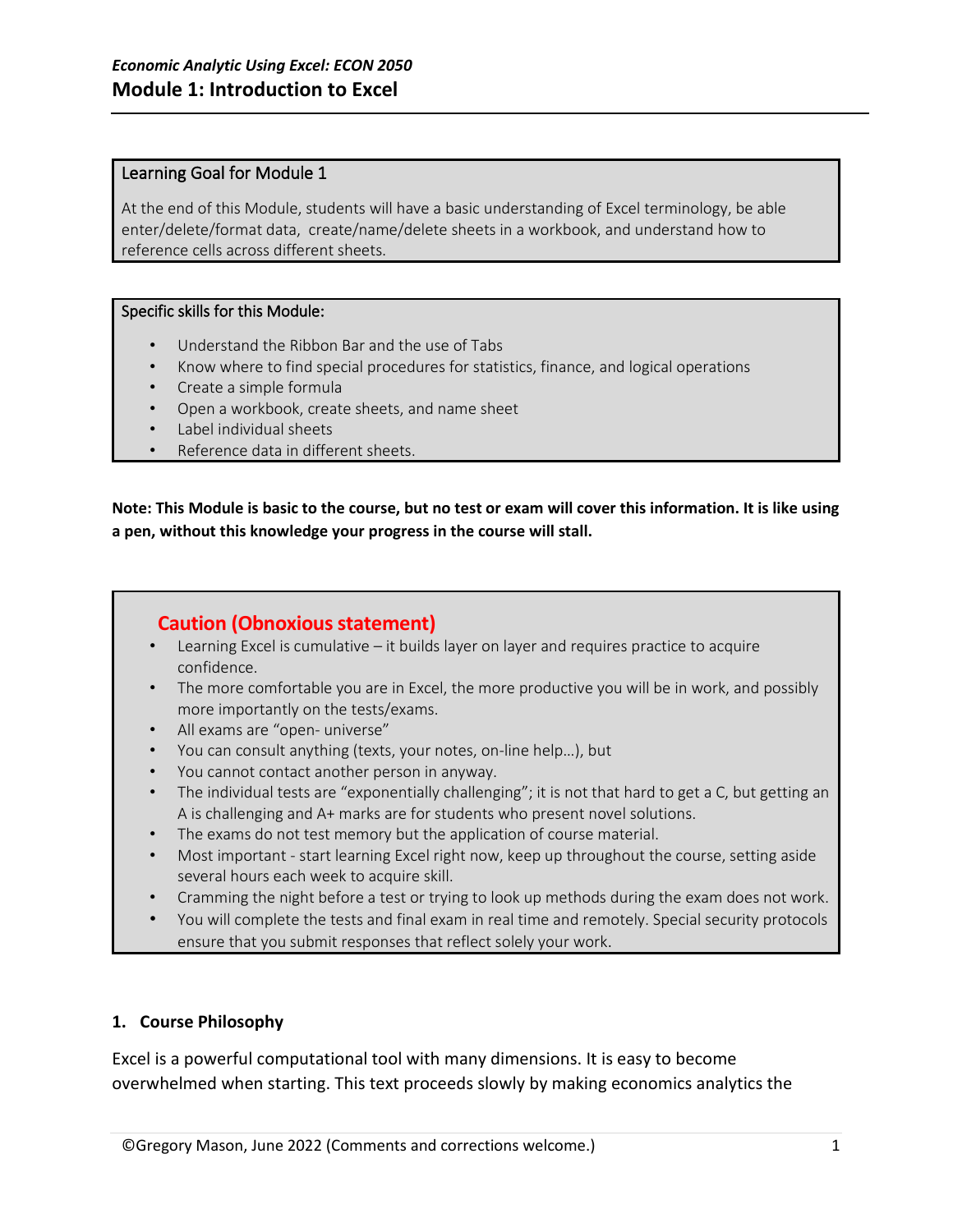skeleton and introducing Excel methods as needed and in the context of a specific problem in economic measurement or modelling.

Since many ways exist to solve a problem in Excel, the text uses elementary methods and later as one's confidence grows, more advanced solution methods become available.

## **2. Introduction - What is Excel?**

Excel was one of the very first apps (applications) created for the PC in the mid-eighties. Initially created to support accounting. It has evolved to support a wide range of scientific and technical research applications. Economics and business analytics use Excel in many ways:

- Organizing and sorting data
- Transforming data to reveal relationships within the data
- Statistical analysis
- Forecasting
- Calculating optimal resource allocation (linear programming and operations research)
- Simulating alternative futures.

It also has basic word-processing capabilities, and as an element of the Office suite, it works seamlessly with Word, PowerPoint, and Access. Finally, Excel often has an important role in developing data for statistical programs such as STATA. In short, no professional economist can expect to function without a good command of Excel. All students have access to Excel through their email accounts.



## **2.1. Learning videos**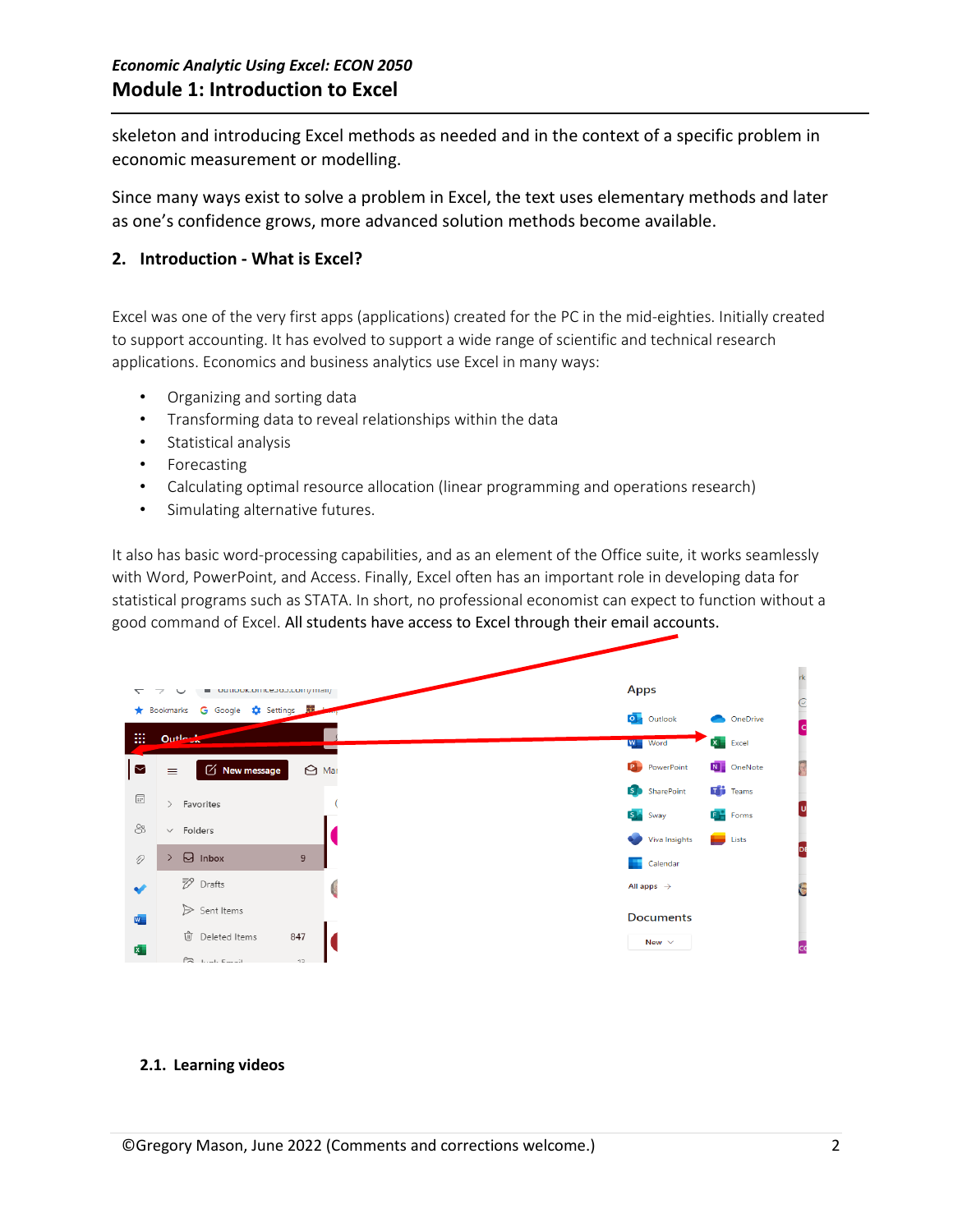- Learning videos appear as links with each module
- These will guide you through many of the steps needed in Excel
- PC users will have no trouble in playing these videos through Windows media player
- Mac users may need to download VLC media player, from <http://www.videolan.org/vlc/index.html>
- This is such versatile program; both Mac and PC users will benefit from downloading it. It will improve your Tik Tok experience.

It is free!

Green boxes denote videos – click on the name to go to the video link.

Video: [Excel Startup](https://vimeo.com/manage/videos/715438385)

Note: An alternative source the videos are available through UMLearn.

**Hints on watching the videos:** Click on the link, and open the video to full screen



Once you have watched the video, click on ESC to exit *Vimeo,* and return to the document. Be careful; delaying may result in the next video playing which will likely be unrelated to the topic.

## **2.2. Opening Excel**

Excel opens like any other Office program. Microsoft 365 presents the following screen at start-up.

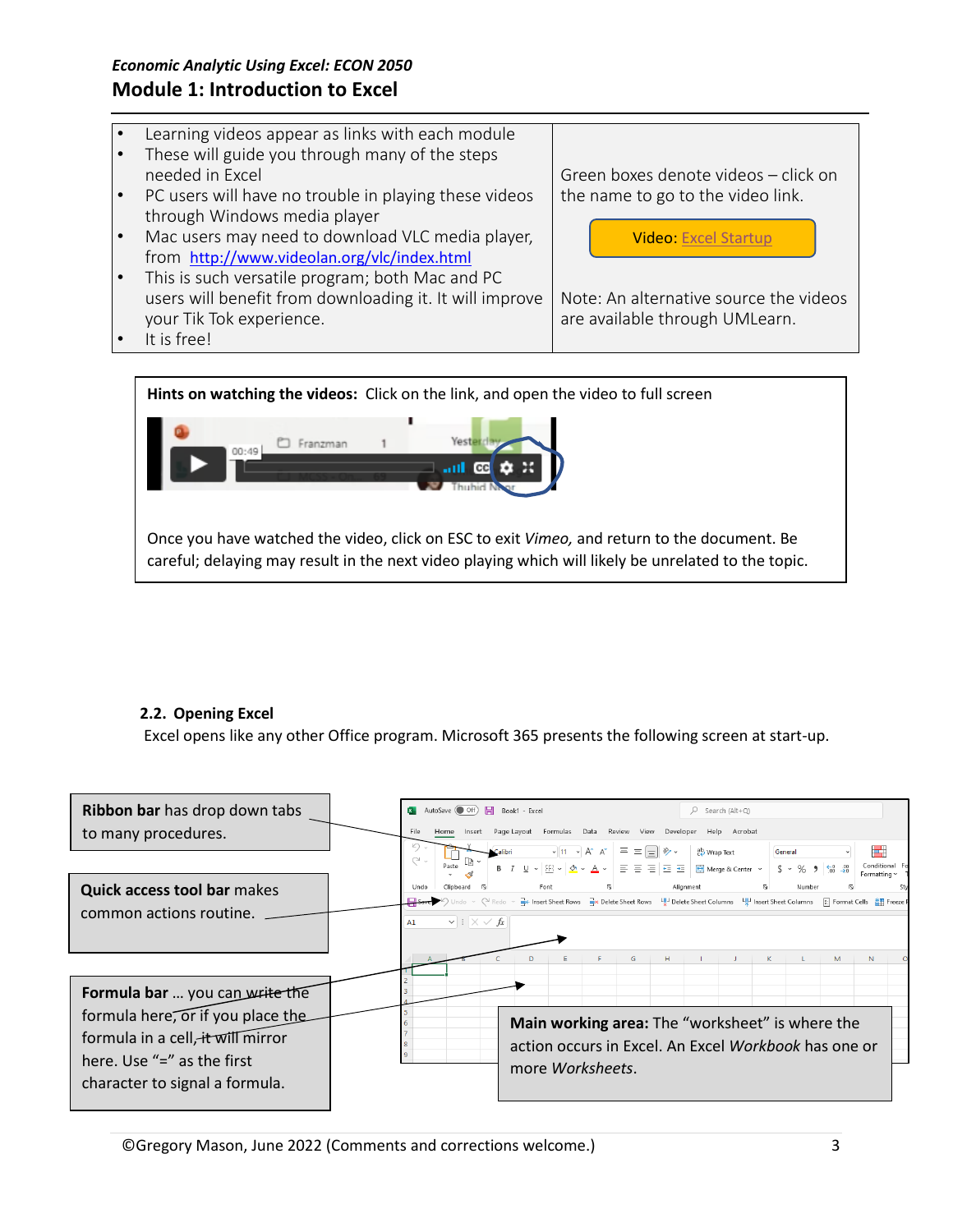#### **2.3. Ribbon Bar**

Each tab on the Ribbon bar (except *File*) produces a drop down for a whole series of procedures grouped thematically. Watch the video and Experiment now by clicking each tab.

**2.4. Quick Access Bar**

Many tasks in Excel are repetitive. The Quick Assess Base allows the user to fine tune Excel to reduce the drudgery of data entry, formula creation, and managing large arrays of information. The Quick Access toolbar reflects the preferences of the user and the nature of the tasks at hand.

Video[: Quick Access Bar](https://vimeo.com/manage/videos/715435060)

Video: [Ribbon Bar](https://vimeo.com/manage/videos/715435082)

#### **2.5. Formula Bar**

Video[: Formulas](https://vimeo.com/manage/videos/715435306) 1

The core of Excel for this course is the set of formulas that support the creation of economic analysis. This includes the creation of demand and supply equations, calculating taxes, measuring inequality, estimating

regression models, and showing how a pandemic evolves.

#### **2.6. The Working Area**

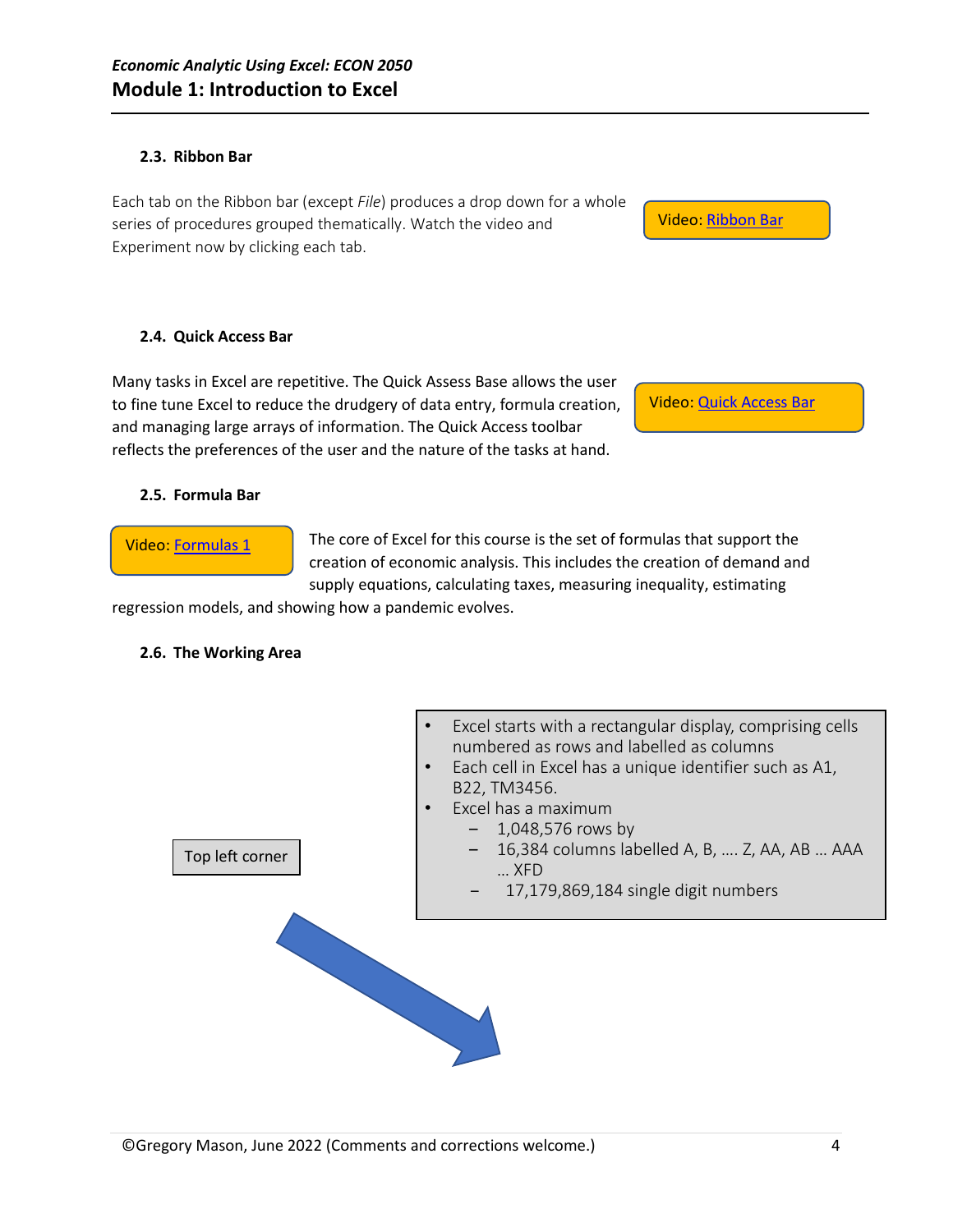# *Economic Analytic Using Excel: ECON 2050*  **Module 1: Introduction to Excel**

|                | $\mathsf A$ | B | $\mathsf{C}$ | D | E | F |  |
|----------------|-------------|---|--------------|---|---|---|--|
| 1              |             |   |              |   |   |   |  |
| $\overline{c}$ |             |   |              |   |   |   |  |
| $\overline{3}$ |             |   |              |   |   |   |  |
| $\overline{4}$ |             |   |              |   |   |   |  |
| 5              |             |   |              |   |   |   |  |
| 6              |             |   |              |   |   |   |  |
| $\bar{7}$      |             |   |              |   |   |   |  |
| 8              |             |   |              |   |   |   |  |
| 9              |             |   |              |   |   |   |  |
| 10             |             |   |              |   |   |   |  |
| 11             |             |   |              |   |   |   |  |
| 12             |             |   |              |   |   |   |  |
| 13             |             |   |              |   |   |   |  |
| 14             |             |   |              |   |   |   |  |
| 15             |             |   |              |   |   |   |  |
| 16             |             |   |              |   |   |   |  |
| 17             |             |   |              |   |   |   |  |

|         | <b>XEC</b> | <b>XED</b> | <b>XEE</b> | <b>XEF</b> | <b>XEG</b> | <b>XEH</b> | <b>XEI</b> | <b>XEJ</b> |
|---------|------------|------------|------------|------------|------------|------------|------------|------------|
| 1048564 |            |            |            |            |            |            |            |            |
| 1048565 |            |            |            |            |            |            |            |            |
| 1048566 |            |            |            |            |            |            |            |            |
| 1048567 |            |            |            |            |            |            |            |            |
| 1048568 |            |            |            |            |            |            |            |            |
| 1048569 |            |            |            |            |            |            |            |            |
| 1048570 |            |            |            |            |            |            |            |            |
| 1048571 |            |            |            |            |            |            |            |            |
| 1048572 |            |            |            |            |            |            |            |            |
| 1048573 |            |            |            |            |            |            |            |            |
| 1048574 |            |            |            |            |            |            |            |            |
| 1048575 |            |            |            |            |            |            |            |            |
| 1048576 |            |            |            |            |            |            |            |            |
|         |            |            |            |            |            |            |            |            |
|         |            |            |            |            |            |            |            |            |

Bottom right corner

## **3. Formatting cells**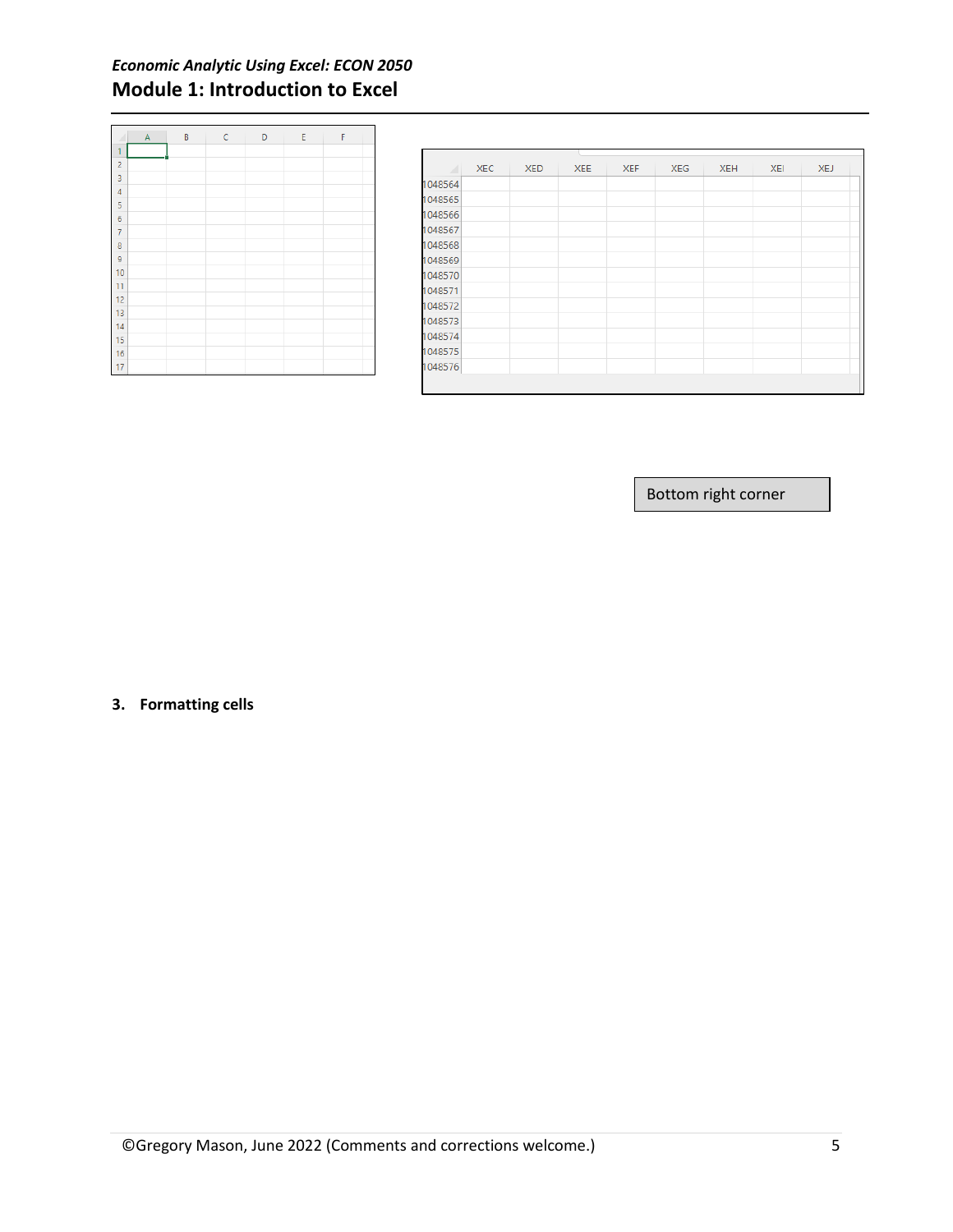Like Word you can format the appearance of cell entries, but Excel also allows you to change the format of numerical entries

A right click on the mouse in cell D4, produces a menu to change the appearance of cell contents and a menu to execute a whole number of actions such as:

- Insert/delete rows and columns (which is essentially to move roes up or down and columns right and left)
- Sort a row or column (Ascending/Descending)
- Insert a web link
- Format cells (Bold, Italics, Fonts…).

## **Video: [Formatting Cells](https://vimeo.com/manage/videos/715435207)**



## **4. Create a simple formula**

We can calculate the total number of single digits that Excel Sheet can hold

- In A1 we enter 1048576 (the max number of rows)
- In B1 we enter 16384 (the max number of columns)
- In C1 we enter "=A1\*B1"

Note that this formula also appears in the equation editor on the formula bar

- Next, we click on the √, the formula disappears from C1 and is replaced by the results of the calculation (1048576)\*(16384)
- The "="symbol signals that what follows is a formula. Try omitting and see what happens.
- The "√" performs the calculation.
- Also, you can press F9 on the keyboard to perform the calculation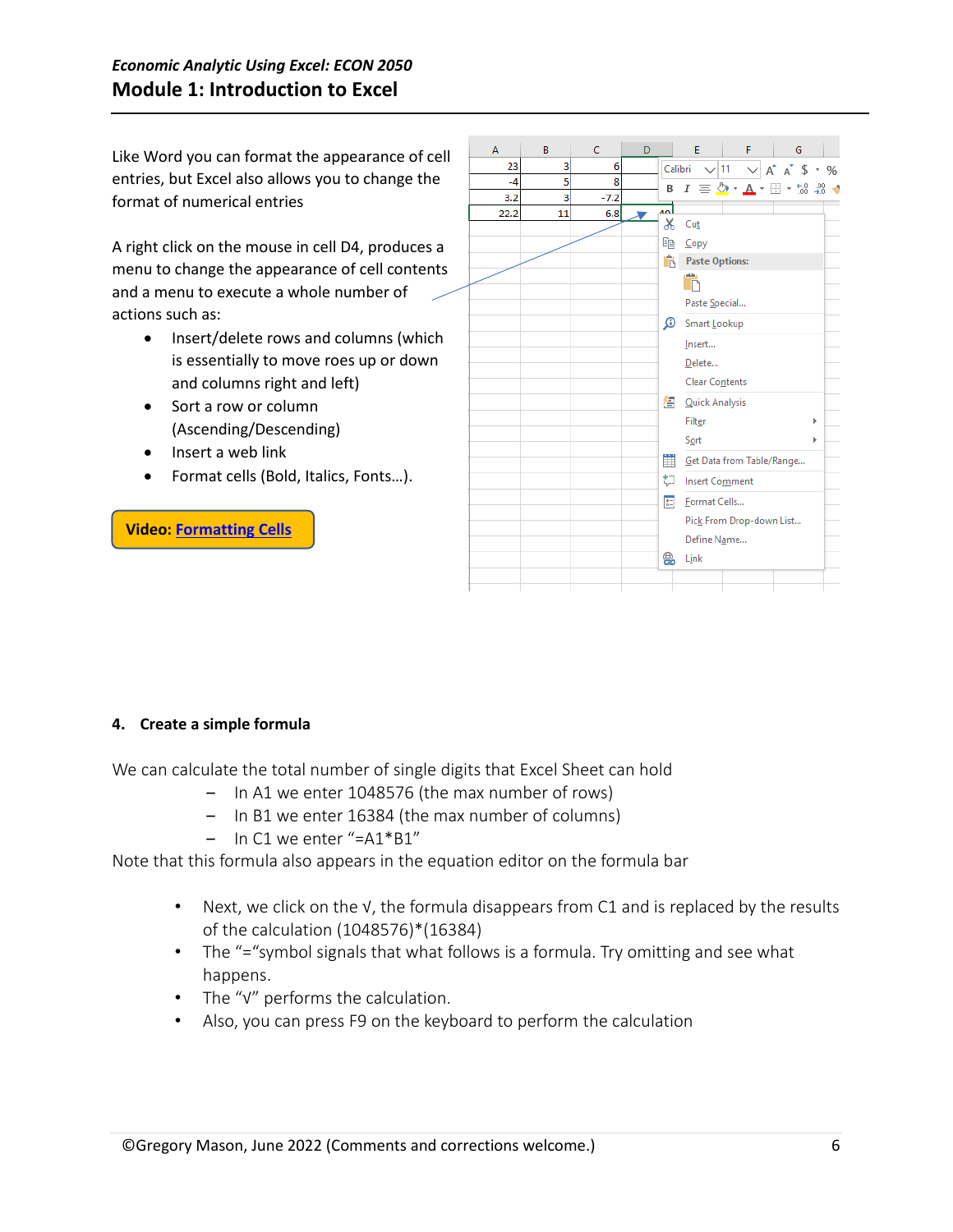Understanding absolute versus relative cell references will be essential for increasing your computational efficiency in Excel. Learning to enter formulas and perform calculations will start your journey to unlocking the power of Excel.

example: 3 3 6 32 -4 | 5 | 8 <mark>| 9</mark>  $3.2$   $3$   $-7.2$   $-1$  $22.2$  11 6.8 40 23  $\Big|$  3  $\Big|$  6  $=$ SUM(A1:C1)  $-4$   $\setminus$   $5$   $\setminus$  8  $\setminus$   $=$ SUM(A2:C2) 3.2  $\big|$  3  $\big|$  -7.2  $\big|$  =SUM(A3:C3)  $\overline{SUM(A1:A3)}$  =SUM(B1:B3) =  $\overline{SUM(C1:C3)}$  =SUM(A1:C3) Review Data View Developer Help  $Q$  Tell me what you want to do Formulas Acrobat ક, Trace Precedents | 2 Show Formulas [ © Define Name \* 1Q IΘ ਛ Ā o<sup>20</sup> Trace Dependents VI Error Checking v  $\mathcal{F}_{\mathbf{x}}$  Use in Formula  $\mathbf{v}$ Text Date & Lookup & Math & More Name Watch Calcu Name<br>Manager & Create from Selection  $\mathbb{R}$  Remove Arrows  $\sqrt{x}$  Evaluate Formula Time \* Reference \* Trig \* Functions \* Window Opti Formula Auditing Library **Defined Names** 

For example, Excel offers several functions for summing rows/columns/arrays of numbers. Here is an

Debugging formulas can be difficult, but you can Show Formulas in the Formula tab.

Here is the table and formulas in Excel. Pay attention to the cell designations in brackets: A1:C1 defines a row; A1:A3 defines a column; and, A1:C3 defines the entire array.

|           | ы<br>$\mathbf{D}$ , $\mathbf{D}$ |               |             |                                         |                         |                     |    |          |                        |                                       |           |
|-----------|----------------------------------|---------------|-------------|-----------------------------------------|-------------------------|---------------------|----|----------|------------------------|---------------------------------------|-----------|
|           | File                             | Home          | Insert      | Page Layout                             |                         | <b>Formulas</b>     |    | Data     | Review                 | View                                  | Developer |
|           | $f_{x}$                          |               | $\Sigma$  * |                                         | 8   ?                   | 'û                  | I⊯ | 19<br>19 | $  \theta$             |                                       |           |
|           | Insert                           |               |             | AutoSum Recently Financial Logical Text |                         |                     |    |          | Date & Lookup & Math & | More                                  | Name      |
|           | Function                         |               | Used *      | $\overline{\mathbf{v}}$                 |                         | $\scriptstyle\rm w$ |    |          |                        | Time * Reference * Trig * Functions * | Manager   |
|           |                                  |               |             |                                         | <b>Function Library</b> |                     |    |          |                        |                                       |           |
|           |                                  |               |             |                                         |                         |                     |    |          |                        |                                       |           |
| <b>E7</b> |                                  | ÷             | $\bigoplus$ | $\times$ $\checkmark$                   | fx                      |                     |    |          |                        |                                       |           |
|           |                                  |               |             |                                         |                         |                     |    |          |                        |                                       |           |
|           |                                  |               |             |                                         |                         |                     |    |          |                        |                                       |           |
|           |                                  |               |             |                                         |                         |                     |    |          |                        |                                       |           |
|           |                                  | A             |             | B                                       |                         |                     | C  |          |                        | D                                     |           |
|           | 23                               |               | 3           |                                         |                         | 6                   |    |          | $=SUM(A1:C1)$          |                                       |           |
| 2         | -4                               |               | 5           |                                         |                         | 8                   |    |          | $=SUM(A2:C2)$          |                                       |           |
| 3         | 3.2                              |               | 3           |                                         |                         | $-7.2$              |    |          | $=SUM(A3:C3)$          |                                       |           |
| 4         |                                  | $=SUM(A1:A3)$ |             | $=SUM(B1:B3)$                           |                         | $=SUM(C1:C3)$       |    |          | $=SUM(A1:C3)$          |                                       |           |
| 5         |                                  |               |             |                                         |                         |                     |    |          |                        |                                       |           |

#### **5. Summation**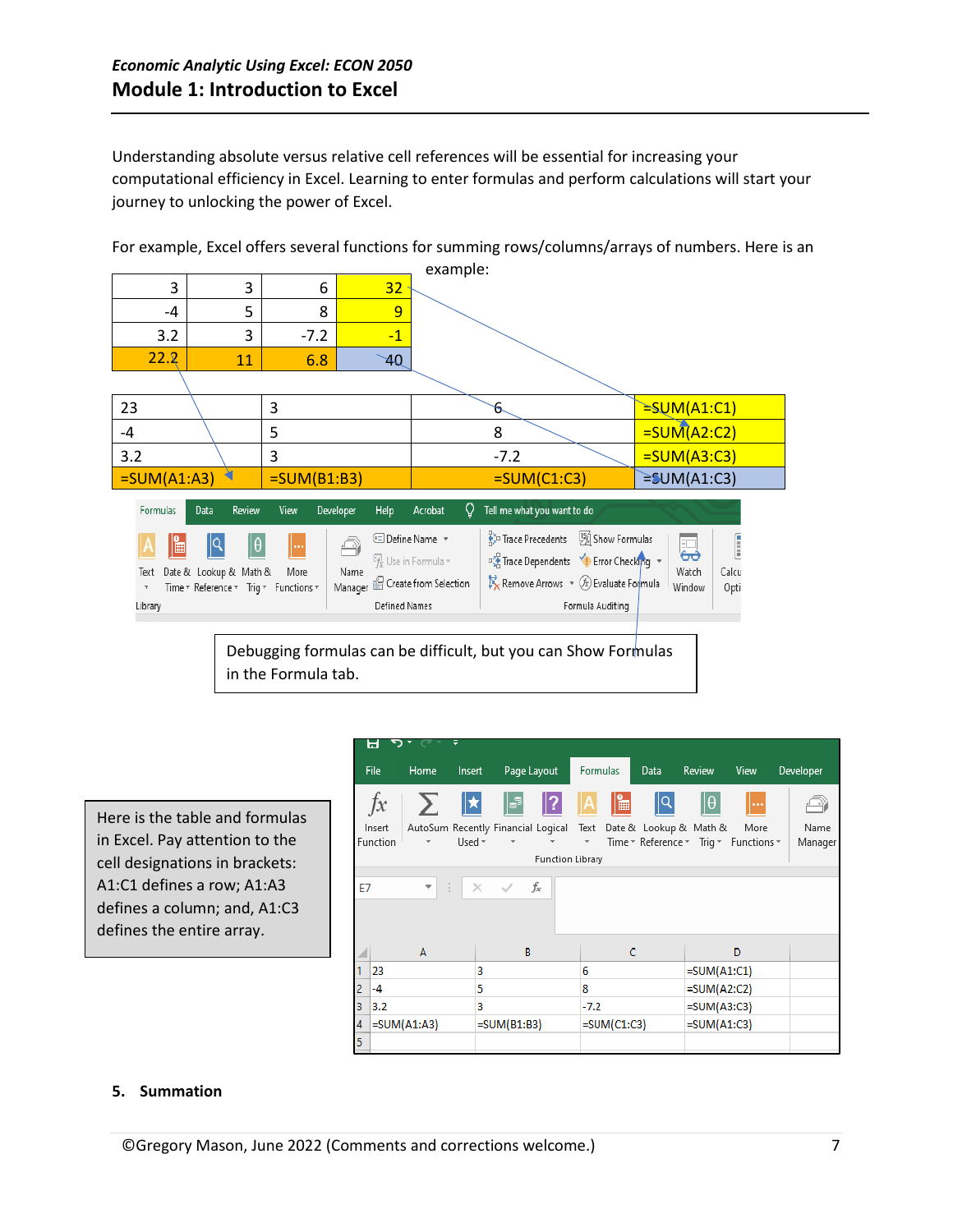Entering the strong "=SU" in any cell will produce a drop down of all the functions that start with "SU." Most are summation of various types, but the first is not.

|                     | <b>B</b> SUBSTITUTE<br>$\mathcal{L}$ subtotal<br>$E$ sum<br><b>E</b> sumif<br>$\mathcal{F}_x$ sumifs<br><b>E</b> sumProduct<br>$\mathcal{F}$ sumsq<br>$\circled{f}$ sumx2MY2<br><b>E</b> sumx2PY2<br><b>E</b> sumxmy2 |  |                                         | Replaces existing text with new text in a text string<br>Video: Formulas 2 - Cell references |          |  |                           |
|---------------------|-----------------------------------------------------------------------------------------------------------------------------------------------------------------------------------------------------------------------|--|-----------------------------------------|----------------------------------------------------------------------------------------------|----------|--|---------------------------|
| Double Click on the |                                                                                                                                                                                                                       |  | to reveal the structure of the function |                                                                                              | $=$ SUM( |  | SUM(number1, [number2], ) |

Practice with the other =SU functions to learn what they do. Note an operator is a single transformation of a number or a set of numbers. Summing a set of numbers is an operation as it taking the logarithm of a number. A *function* is a "machine" that transforms an input variable (such as X) into an output variable. num A *formula* is an algebraic expression comprising a sequence of functions and constants joined by operators. An *equation* shows the equality between functions and formulas.

## **6. Workbook and Worksheets**



#### Sheet 2, and so on. You can

rename sheets. You will use sheets in your tests an when we create more advanced models with dashboards, data, metadata, and model formulas.

Each sheet has a unique identification, which supports calculation across sheets. You will see this soon and it is easier to see it rather than explain it.

**Video: [Workbooks and Worksheets](https://vimeo.com/manage/videos/715443558)**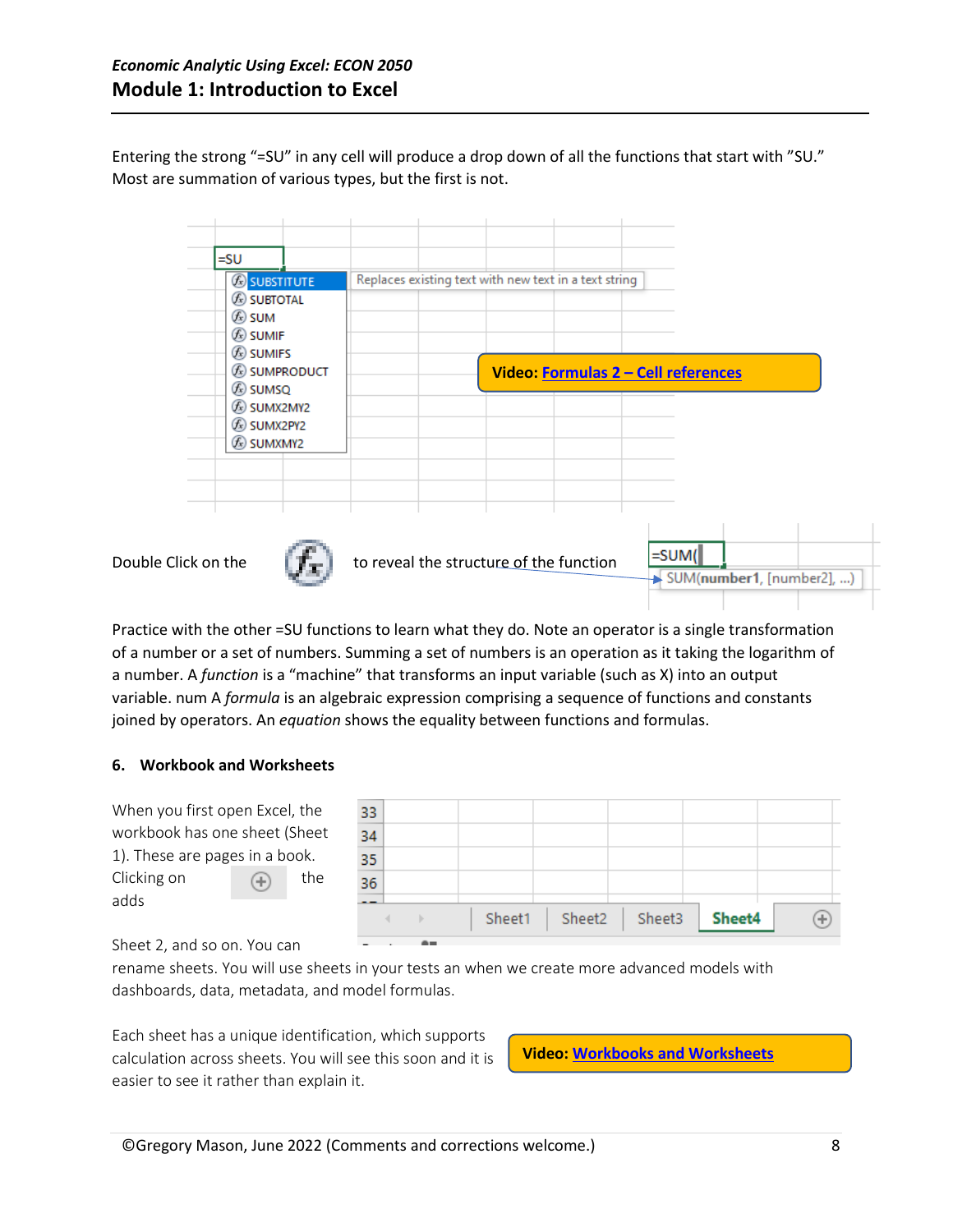#### **7. Dates in Excel**

Even though a cell entry may appear as a date, and many date formats exist, Excel always treats dates as the number of days since January 1, 1900

| $\overline{A}$  | B                   | c                              | D               | E                      | F                     | G                                                                                        | н  |   |               |
|-----------------|---------------------|--------------------------------|-----------------|------------------------|-----------------------|------------------------------------------------------------------------------------------|----|---|---------------|
| Janaury 2, 2020 |                     |                                |                 |                        |                       |                                                                                          |    |   |               |
|                 |                     |                                |                 |                        |                       |                                                                                          |    |   |               |
|                 | <b>Format Cells</b> |                                |                 |                        |                       |                                                                                          |    | ? | $\times$      |
|                 |                     |                                |                 |                        |                       |                                                                                          |    |   |               |
|                 | Number              | Alignment                      | Font            | <b>Border</b>          | Fill                  | Protection                                                                               |    |   |               |
|                 | Category:           |                                |                 |                        |                       |                                                                                          |    |   |               |
|                 | General<br>Number   |                                | Sample          |                        |                       |                                                                                          |    |   |               |
|                 | Currency            |                                |                 | <b>Janaury 2, 2020</b> |                       |                                                                                          |    |   |               |
|                 | Accounting<br>Date  |                                |                 | Decimal places: 0      | $\left  \div \right $ |                                                                                          |    |   |               |
|                 | Time<br>Percentage  |                                |                 | Use 1000 Separator ()  |                       |                                                                                          |    |   |               |
|                 | <b>Fraction</b>     |                                |                 | Negative numbers:      |                       |                                                                                          |    |   |               |
|                 | Scientific<br>Text  |                                | $-1234$<br>1234 |                        |                       |                                                                                          |    |   |               |
|                 | Special             |                                | $-1234$         |                        |                       |                                                                                          |    |   |               |
|                 | Custom              |                                | $-1234$         |                        |                       |                                                                                          |    |   |               |
|                 |                     |                                |                 |                        |                       |                                                                                          |    |   |               |
|                 |                     |                                |                 |                        |                       |                                                                                          |    |   |               |
|                 |                     |                                |                 |                        |                       |                                                                                          |    |   |               |
|                 |                     |                                |                 |                        |                       |                                                                                          |    |   |               |
|                 |                     |                                |                 |                        |                       |                                                                                          |    |   | $\mathcal{A}$ |
|                 |                     |                                |                 |                        |                       | Number is used for general display of numbers. Currency and Accounting offer specialized |    |   |               |
|                 |                     | formatting for monetary value. |                 |                        |                       |                                                                                          |    |   |               |
|                 |                     |                                |                 |                        |                       |                                                                                          |    |   |               |
|                 |                     |                                |                 |                        |                       |                                                                                          |    |   |               |
|                 |                     |                                |                 |                        |                       |                                                                                          | OK |   | Cancel        |
|                 |                     |                                |                 |                        |                       |                                                                                          |    |   |               |
|                 |                     |                                |                 |                        |                       |                                                                                          |    |   |               |

You can change this date – January 2, 2020 into many different formats. Numerical Dates are tricky and it is important to understand what convention underlies the date… US format is MM/DD/YYYY, while Canadian format is DD/MM/YYYY. If you enter January 2, 2020, right click, and convert this to an integer, you will see that 43832 days have elapsed since January 1, 1900 and January 2, 2020.

## **8. Quick navigation**

Not all spreadsheets will be small; in fact, big data are becoming the norm in business and academic research. Learning how to move quickly around a big data set will increase your productivity and make your work less tiring. CTRL+? means pressing CTRL and the action denoted by ?

| CTRL + an Arrow      | Moves the cursor from the present position to the edge of the data, or if<br>you are in an empty cell, it will move the cursor to the nearest cell with an |
|----------------------|------------------------------------------------------------------------------------------------------------------------------------------------------------|
| $CTRL + \rightarrow$ | entry                                                                                                                                                      |
| $CTRL + \leftarrow$  |                                                                                                                                                            |
| $CTRL + \sqrt{ }$    |                                                                                                                                                            |
| CTRL + $\uparrow$    |                                                                                                                                                            |
| <b>SHIFT + Arrow</b> | Selects multiple cells                                                                                                                                     |
| CTRL + Shift + Arrow | Selects a large range of cells                                                                                                                             |
| $CTRL + Pg Up$       | Moves the next sheet to the right                                                                                                                          |
| $CTRL + Pg$ Dn       | Moves the next sheet to the left                                                                                                                           |

Open the file Mincome Data under the Data tab for Module 1 in UMLearn and practice these moves. You will see the main data sheet, with two other sheets that include an overview of the data and a variable description. Module 2 will present more complex formulas and included exercises on these data.

## 9. Summary